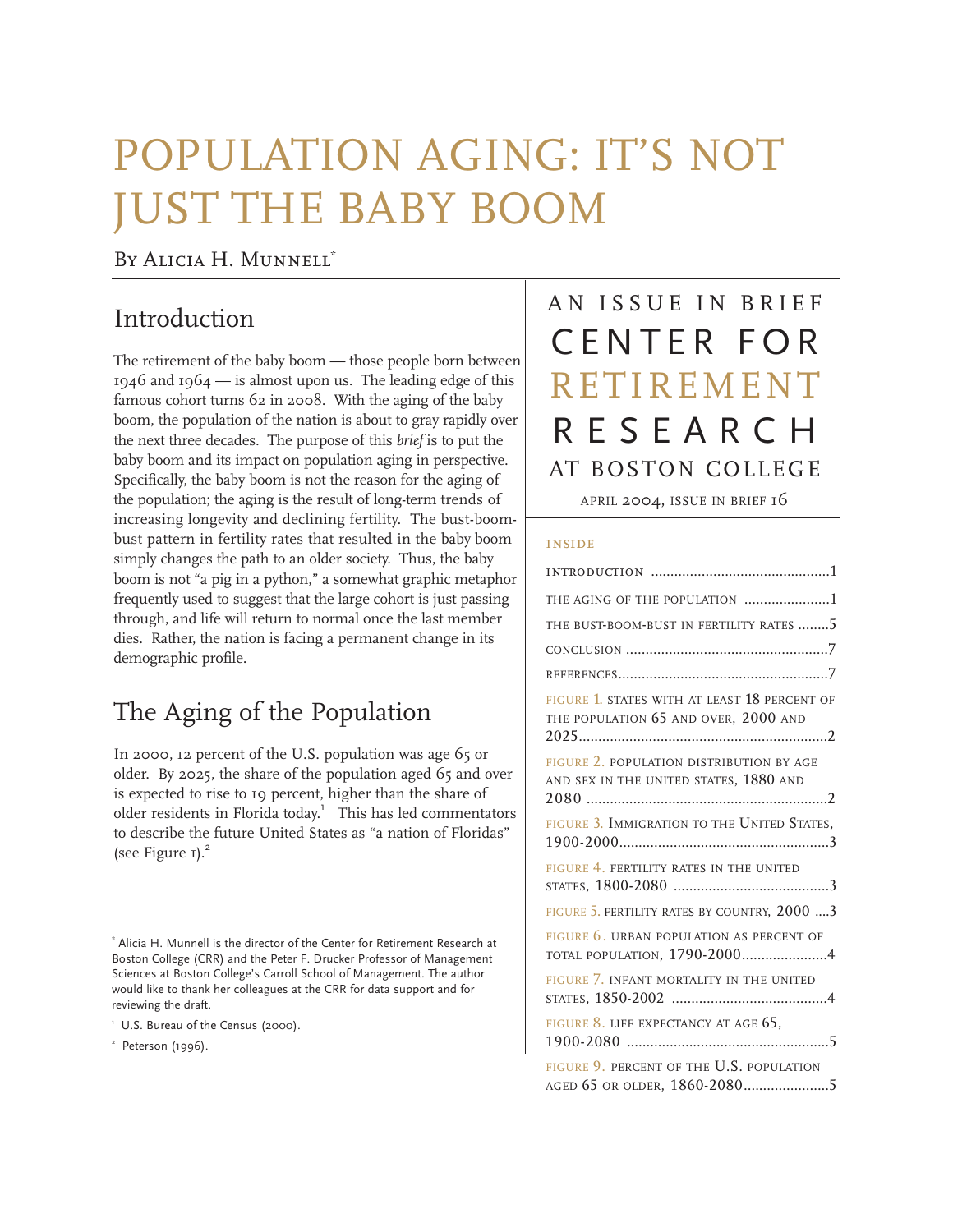Figure 1. States with at Least 18 Percent of the Population 65 and Over, 2000 and 2025



Source: Committee for Economic Development (1999). Updated with numbers from 2000 Census.

At the same time, the nation is in the process of a dramatic long-term shift in the age structure of the population. Over the 200-year period between 1880 and 2080, the shape of the U.S. population will change from a pyramid to almost a rectangle as the relative number of older people has increased and the relative number of children has declined (see Figure 2). Note that neither date that brackets this 200-year period has anything to do with the baby boom generation; 1880 predates the first boomer by more than six decades, and by 2080 virtually all the boomers will have died. (The youngest boomers, born in 1964, would be 116 years old in 2080.)

Figure 2. Population Distribution by Age and Sex in the United States, 1880 and 2080



Thus, while the population will age rapidly over the next two decades, the aging of the population is not a new phenomenon. Indeed, the U.S. population has been growing older since the dawn of the republic. This long-term trend is the inevitable result of two factors: (1) women have generally been having fewer children than in previous generations; and (2) individuals have been living longer. These two trends reduce the number of young people in society and increase the number in older age groups.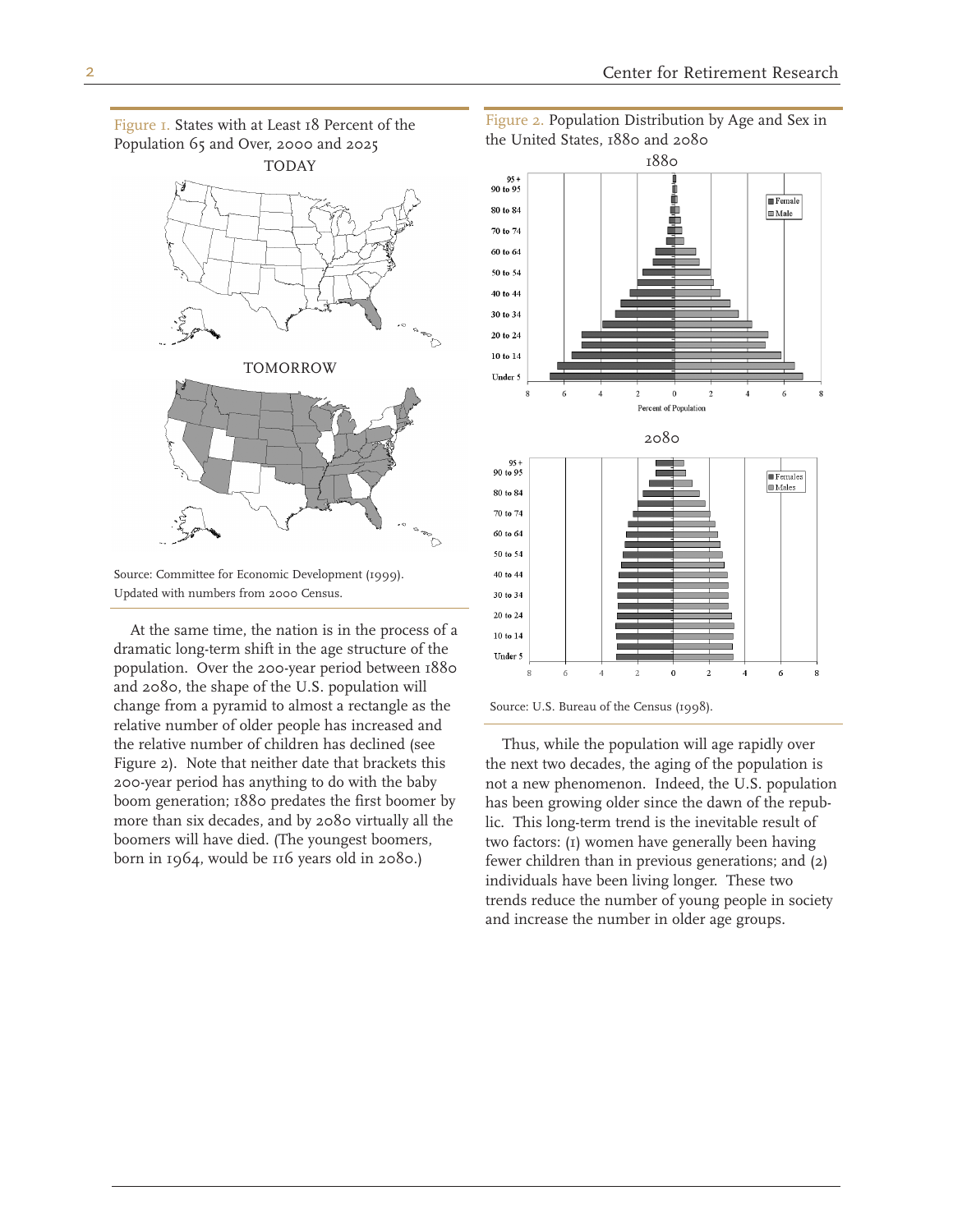Immigration, the other key factor in U.S. demographic history, also plays a role in long-term population aging. Immigrants are disproportionately primeage adults, and an influx of immigrants decreases the share of the population over age 65. More importantly, immigrants tend to have higher fertility rates than native born Americans. For example, the fertility rate among Hispanics in the U.S. today — a proxy for immigrants — is 3.0 compared to  $1.8$  for whites.<sup>3</sup> Thus, the decline in immigration after the First World War (see Figure 3) contributed to population aging in the midtwentieth century. The recent rise will slow the process.



Figure 3. Immigration to the United States, 1900-2000

Source: U.S. Department of Homeland Security (2002).

#### The Decline in Fertility

The fertility rate measures, on average, the number of births for a woman throughout her childbearing years. The declining fertility rate is often perceived as a recent phenomenon — the baby bust that followed the post-war baby boom. In reality, as shown in Figure 4, the fertility rate in the United States has been falling for much of the past two centuries. In 1800, the average woman had 7.0 children. By the end of World War II, a century and a half later, the fertility rate was down to 2.4 children. The post-war baby boom — lasting from  $1946$  to  $1964$  — pushed the rate back up to about 3.5 children. But it was a temporary phenomenon. By the mid-1960s, fertility began to head down sharply, dropping to a historic low of 1.7 children by the mid-1970s before bouncing back slightly and stabilizing at about two children, which will keep the population roughly constant.

Figure 4. Fertility Rates in the United States, 1800-2080



Sources: Data prior to 1920: Coale and Zelnick (1963); 1920-1969: Bell (1997); 1970-2080: Social Security Administration (2003).

t wo children (see Figure 5), which will result in declini ng national populations and much older societies. t heir higher levels of fertility, falls short of projections. Fertility rates, however, are hard to predict. Many European countries today have fertility rates well below U.S. fertility rates could look more like those in other developed countries if the number of immigrants, with But for now, the consensus estimate is two children per woman, resulting in a stable population.

Figure 5. Fertility Rates by Country, 2000



Source: U.S. Bureau of the Census (2000). Note: These numbers from the census were obtained from the censuses and surveys of other countries.

Why was fertility so high, and why did it decline so sharply? While individual couples make decisions about having children for a variety of reasons, many scholars who have examined the issue have found that economic factors often play a major role. At the beginning of the 19th century, fertility was much higher in the United States than in Europe and elsewhere. Most commentators attribute the high fertility rates to the availability of land in a frontier nation.

<sup>&</sup>lt;sup>3</sup> U.S. Bureau of the Census (1996).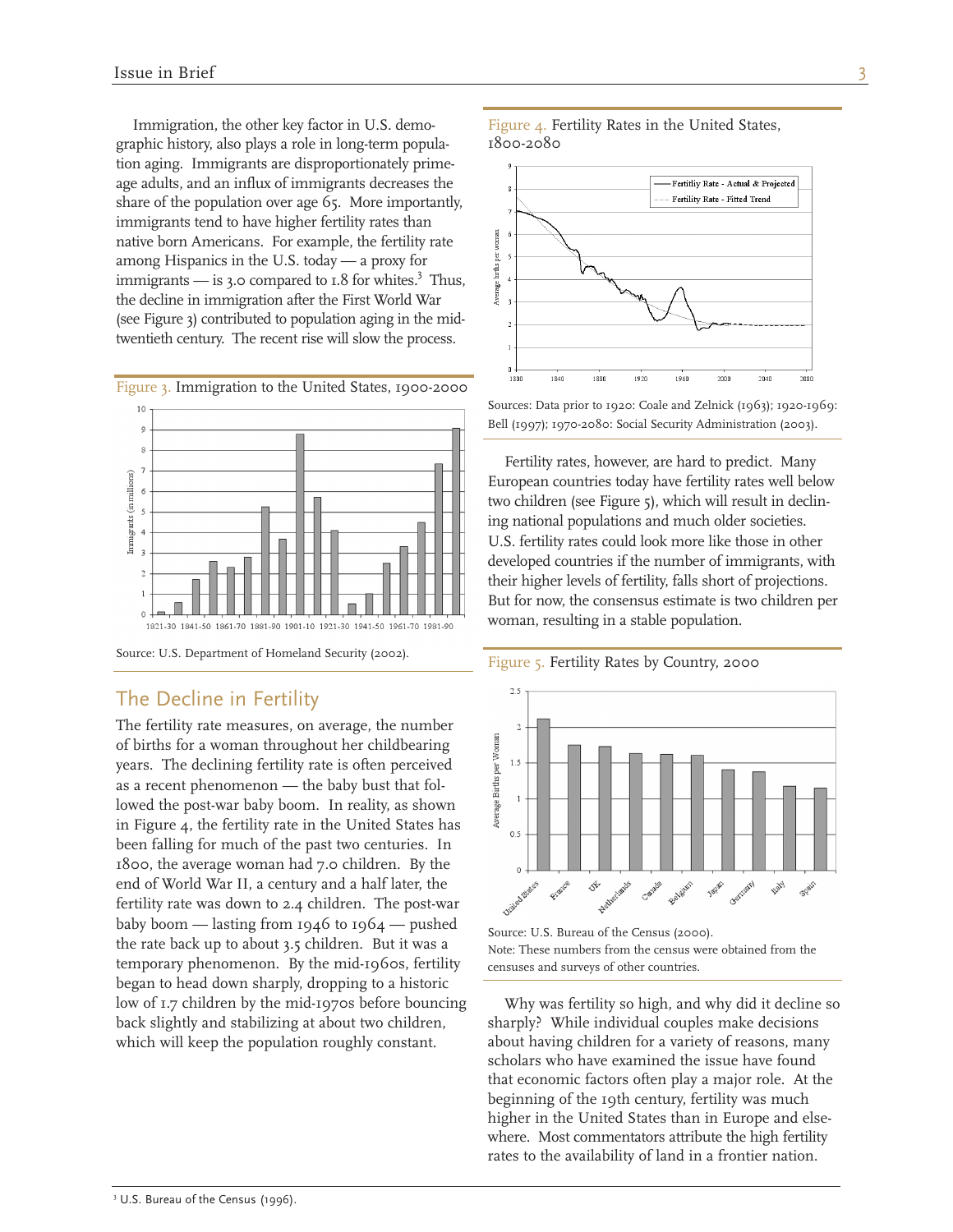As long as the frontier existed, young families were continually taking over unimproved acreage, forcing farmers to spend most of their time clearing the land for planting. The need for this basic work to be done made children extremely valuable since any child over the age of six could participate in these tasks year round. In a frontier nation, it was also easy for children to leave the family at an early age to develop their own land. Thus, the need for basic labor and the likelihood that young adults would move on created a demand for lots of children. Indeed, studies show that the highest birth rates within the U.S. occurred on the rural frontier, where land was cheapest and labor scarcest.<sup>4</sup>

As the continent was settled and the frontier disappeared towards the end of the 19th century, farmers had different needs. By 1920, owning and operating a family farm required more in the way of capital investment and relatively less labor, and the improved technology reduced the economic value of additional children.

At the same time that the frontier was disappearing, people were moving off farms and into the cities. Between 1880 and 1900, the percent of the population living in urban areas increased from 26 percent to 40 percent (see Figure 6). By 1920, more than half the population resided in cities. Men in towns and cities faced the prospect of being unemployed, which undermined security and discouraged childbearing. At the same time, the value of children as a resource declined. They could not easily provide services to the family, and meeting their need for food and clothing cost money. For a while, children could find employment outside of agriculture in textiles and other industries, but by 1920 most states had passed laws that prohibited the employment of children under 14 and that required their attendance in school.

Figure 6. Urban Population as Percent of Total Population, 1790-2000



Source: U.S. Bureau of the Census (1976, 2000).

Reinforcing the trend toward a declining demand for children was the drop in infant mortality. For most of human history families had to produce a lot of children because many would not survive to adulthood. Significant improvements in public health during the 19th and 20th centuries greatly increased the chance of survival, which reduced the need for additional births. For example, infant mortality was cut in half between 1880 and 1920 (see Figure 7).

| Figure 7. Infant Mortality in the United States, |  |  |  |
|--------------------------------------------------|--|--|--|
| 1850-2002                                        |  |  |  |



Sources: Data prior to 1915: Montgomery and Cohen (1998); 1915- 1970: U.S. Bureau of the Census (1976); 1970-2002: Centers for Disease Control (2003).

During the late 19th century, the shift away from farming also had implications for the status of women and the control they had over childbearing.<sup>5</sup> In rural households, both husbands and wives worked at home, and the husband tended to control the household. As agriculture declined, men increasingly went outside the home to work and left women in charge of the household. Husbands frequently turned over their paychecks to their wives who managed the household budget. This shift in responsibility meant that women gained more control within the marriage, and presumably more control over reproduction. The rising educational attainment of women had a similar effect. Both increased the use of contraceptives, which reduced the number of births from the late 19th century forward. And in the early 20th century, advocates of family planning publicized the availability of birth control to new groups in the population.

Thus, for a host of reasons — reduced economic need for children, higher likelihood of a child surviving to maturity, and increased control by women over reproduction — fertility rates declined dramatically from the beginning of the 19th century. Viewed in this long-term context, the baby boom was a demographic blip that temporarily interrupted the decline in fertility, with the subsequent baby bust bringing fertility back to its long-term historic trend.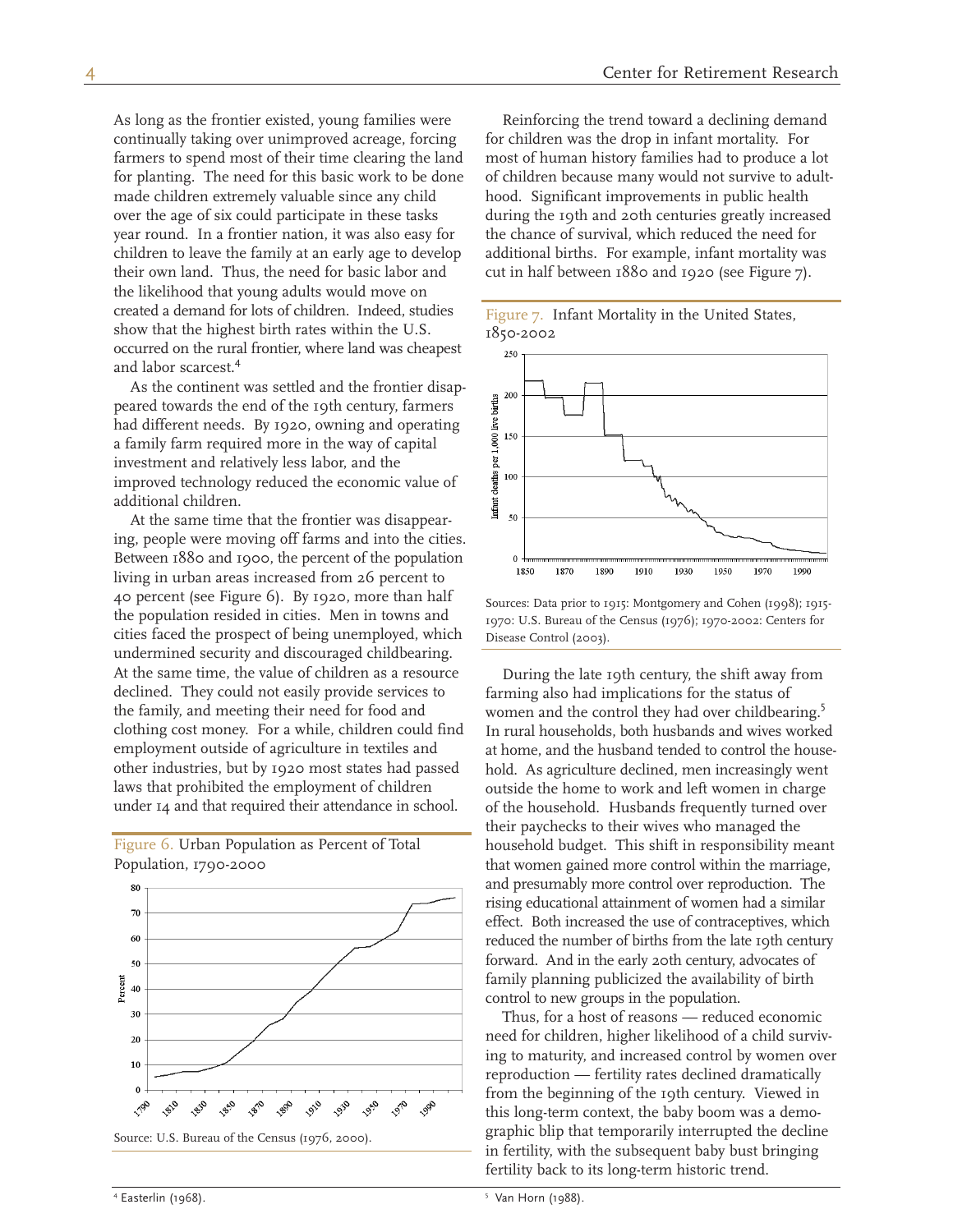#### The Increase in Life Expectancy

The other demographic factor driving the aging of the population is increased life expectancy. The gains over the last century have been as dramatic as the longer-term drop in fertility. They have shown less fluctuation, however, as displayed in Figure  $8.6$ In 1935, when Social Security was enacted and the retirement age set at 65, life expectancy for individuals at age 65 was about 12 years for men and 13 years for women. Today it is 16 years and 19 years, respectively. By 2080, life expectancy at 65 is projected to be 20 years for men and 23 years for women. Moreover, the probability of a young worker surviving to retirement has also risen dramatically. In the 1930s, the probability of a 20-year old man surviving to age 65 was only about 60 percent, while for women it was about 67 percent. By the mid-1990s, these fractions had increased to 77 and 87 percent respectively, and they are expected to continue rising in the future.<sup>7</sup>



This combination of declining fertility and increased life expectancy will lead to a dramatic increase in the number of older people in our society over the coming decades. If the fertility rate does remain around two children per woman as projected and immigration trends remain constant, at some point the age structure of the population will stabilize, and any further aging will come solely from the increase in life expectancy. But these days, national attention is focused on the aging of the baby boom.

# The long-term trends in fertility and mortality, which

Fertility Rates

are causing the population to age, determine the projected ratio of the elderly to the working population in, say, 2080. But the unprecedented speed at which the population will age over the next two decades is the result of the blip in fertility rates — the drop in the 1920s and 1930s, the post-war boom, and the subsequent return to trend.

#### The Bust of the 1920s and 1930s

The Bust-Boom-Bust in

Right now, the nation is enjoying a "demographic holiday." The over-65 population is growing very slowly, reflecting the low level of births during the 1920s and 1930s. At the same time, the non-elderly population is swelled by the ranks of the post-war baby boom generation — those born between 1946 and 1964. The result is that the percent of the population aged 65 and over actually declined slightly in 2000, an occurrence unprecedented in U.S. history (see Figure 9).



Figure 9. Percent of the U.S. Population Aged 65 or Older, 1860-2080

The usual story is that few people were born during the Great Depression because times were difficult, and couples were reluctant to take on increased responsibilities. In fact, the sharp downturn in fertility started in the early 1920s. In part, this was a continuation of the long-term trend toward declining fertility as the nation shifted away from a rural and agrarian economy to an urban and industrial society. Reinforcing this downward trend were economic pressures. While the 1920s look prosperous when measured in terms of aggregate statistics, virtually all the gains accrued

<sup>6</sup> The Social Security Administration prepares two types of tables mortality improvements. All the numbers used in this brief are

Source: U.S. Bureau of the Census (2000).

for measuring life expectancy. The first is a period life table that from the period life table (Bell and Miller 2002). shows how many people in each age group are expected to die in a  $\frac{7}{2}$  Council of Economic Advisers (1997). given year. The second type is a cohort life table that incorporates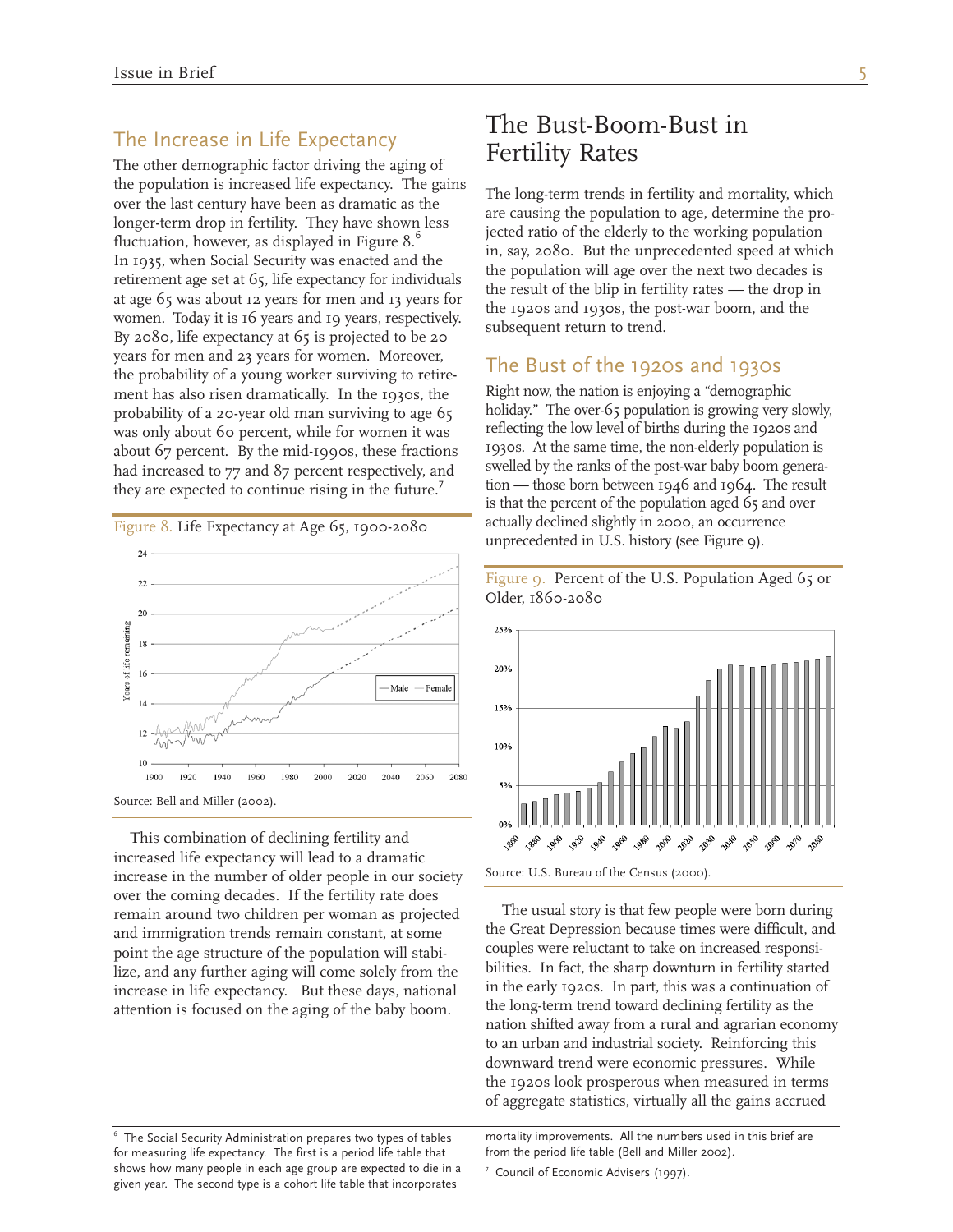to the wealthiest non-farm families.<sup>8</sup> Wage rates for typical workers remained unchanged over the decade. And farm families, who had the highest fertility rates, faced low agricultural prices throughout the 1920s and lost so much wealth in the 1920-21 crash in land values that they did not recover for the rest of the decade. In addition to economic pressures, the beginning of the mass production and advertising of luxury goods highlighted the tradeoff that workers increasingly faced between children and consumption.

The drop in fertility that began in the 1920s continued in the 1930s, when the economy went into freefall. One quarter of the workforce was unemployed at the nadir, and young adults suffered the most. They looked at an uncertain future, and the prospect of having a child appeared fraught with risks. By 1940, 17 percent of married women aged 40-45 had never borne a child.<sup>9</sup> As a result of the decline in fertility in the 1920s and 1930s, the population 65 and over grew half as rapidly between the 1985 and 2005 period as it did between 1965 and 1985.

#### The Post World War II Baby Boom

The fertility rate remained low until after the Second World War. But then births increased at an unprecedented rate between 1946 and 1964, reaching a peak in 1957 when 4.3 million babies were born. At first, the baby boom seems like a natural response to husbands and wives reuniting after the war, but in fact 19 years is a long time for catching up.

The upturn in fertility in the late 1940s is the most easily explained. A peak in marriages occurred in 1946 shortly after the end of World War II. The following year saw a spike in the number of first births, and these couples tended to have second, third, and fourth children throughout the 1940s and into the 1950s. Older women who had postponed childbearing during the Depression and war also began to have children when the economy recovered in the 1940s. The greatest increase in fertility occurred among the white urban middle class, particularly those with a college education. But people generally felt wealthy; they had put away money during the war and in the immediate post-war period had little on which to spend their savings other than children. Thus, both the Depression and the war may have increased the desire of women in the 1940s to have larger families. But if other factors had not come into play, the post-war baby boom would have been short-lived, as it was in Europe.

One explanation for the continued boom in babies is that young couples in the post-war period felt that they could afford to have more children than their parents.<sup>10</sup>

The contention is that people's desire for children depends on the consumption standards they enjoyed when they were growing up. That is, would-be parents feel a need to ensure that their children will have everything they were provided by their parents. In the postwar period, young American families found that their income prospects were much brighter than those of their parents, and they decided they could afford to have more children. Some argue that their prospects were so much brighter because they belonged to a small cohort due to the decline in fertility in the 1920s and 1930s. If a cohort is relatively small, it has relatively few workers. This increases their value in the labor market and allows them to enjoy steady employment and higher wages. Thus, the favorable contrast of the post-war economy with the Depression combined with the relatively small size of the childbearing cohort contributed to a feeling of economic security and a desire for children.

Cultural factors may also have been important. Those born in the 1920s and 1930s, who were responsible for the baby boom, came of age during a period of amazing economic and political achievement. Americans had overcome the stagnation of the Great Depression, won World War II, and emerged as the major world power. This feeling of success was reinforced by the high level of economic growth during the 1950s. Moreover, the war-time spirit of engagement and patriotism lasted well beyond the immediate post-war period and strengthened social institutions such as the family, the church, and the military. The post-war period also re-focused attention on gender differences as women, who had participated actively in the war effort, returned to the home and childbearing. And the baby boom persisted for 19 years.<sup>11</sup>

#### The Baby Bust

Eventually, the special circumstances that had nurtured the baby boom began to fade. The baby boom cohort that was born in the post-war period started to reach adulthood in the 1970s. Because this cohort was extremely large, many young adults began competing for jobs, driving down their scarcity value as workers and their potential earnings. Moreover, they did not envision a world in which they would be significantly better off than their parents.<sup>12</sup> At the same time, the use of birth control became more widespread which gave women much more control over their reproductive decisions. This control, in turn, made it easier for women to delay marriage and motherhood in favor of advanced degrees and participation in the labor force.<sup>13</sup> The net result was that fertility rates dipped sharply before rebounding to the level of replacement, where they are projected to remain for the foreseeable future.

 $8$  Van Horn (1988). 13 The 1960s and 1970s saw two innovations in birth control: 9 Van Horn (1988).<br>
Peter increasing access to the pill and the legalization of abortion. A van Horn (1988).<br>
Peter in the COM Horn (1988). nd the two, the two, the two, the Easterlin (1968).<br>In was far more significant because it made sex safer and allowed pill was far more significant because it made sex safer and allowed women to invest in their professiona women to invest in their professional education, which often led to  $12$  Lindhert (1977). The same carears (Goldin 2004).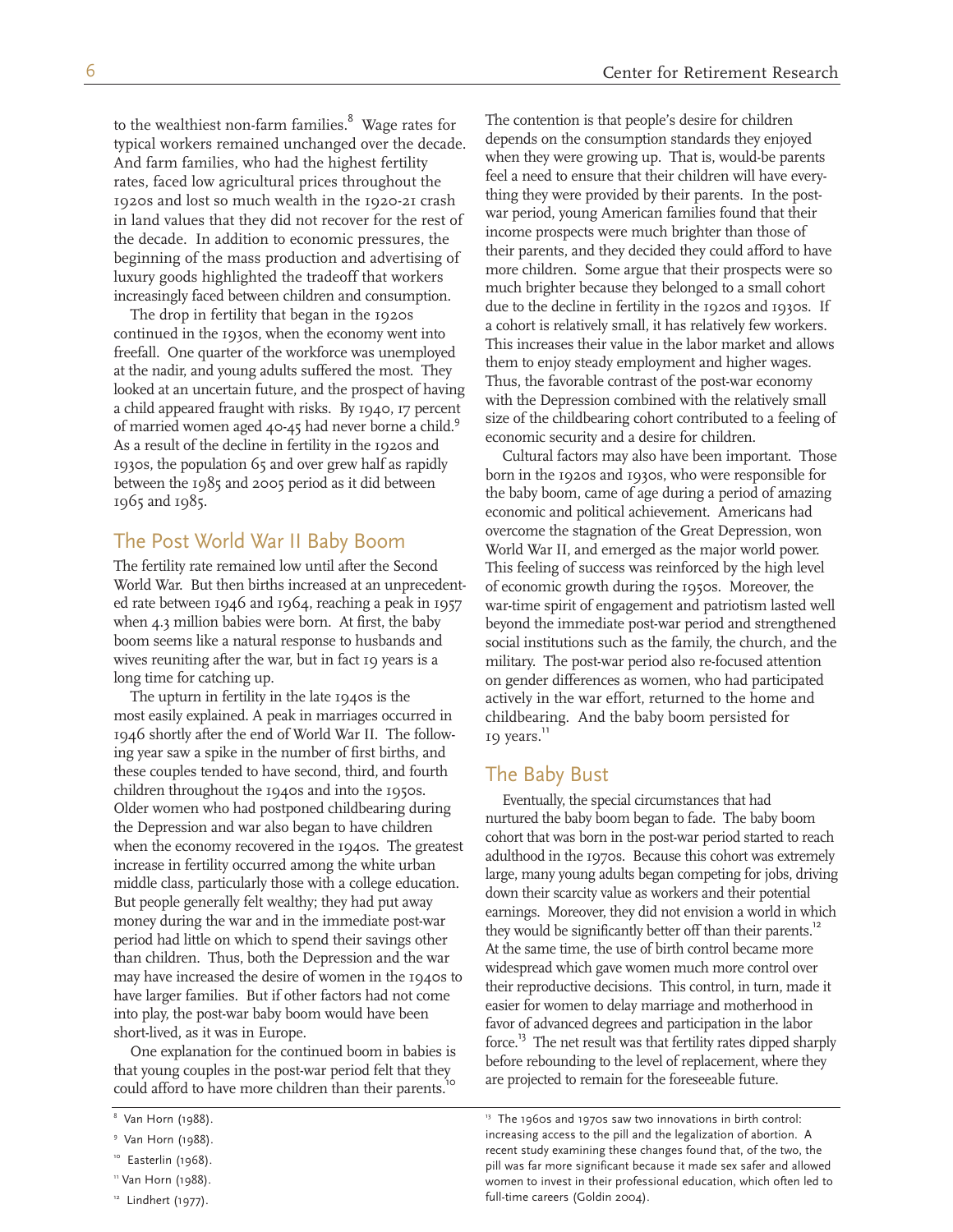The bust-boom-bust pattern is important in explaining the speed with which the population will age. The U.S. population was aging long before the baby boomers came along and will probably continue well after they are gone. But the boomers are the primary cause of the rapid pace of aging in the coming decades.

### References

- 1900-2100." *Actuarial Study* No. 116 (August). *Threatens You, Your Family, and Your Country.* Washington, D.C.: Social Security Administration. Random House. [Available at: http://www.ssa.gov/OACT/NOTES/ U.S. Bureau of the Census. 1976. *Historical Statistics* as116/as116TOC.html]. *of the United States, Colonial Times to 1970.*
- 
- 
- 
- Committee for Economic Development. 1999. Series, 2001-2005, 2006-2010, 2016-2020, and *New Opportunities for Older Workers.* New York: 2025-2045." *National Population Projections,* Research and Policy Committee of the Committee *Summary Files.* [Available at:
- tions/natsum-T3.html]. Council of Economic Advisers. 1997. *Economic Report*
- 
- 
- Lindhert, Peter H. 1977. "American Fertility Patterns<br>since the Civil War." In Population Patterns<br>in the Past, edited by Ronald Demos Lee. and Fertility, 1900-1986. New York University Press. Academic Press.
- Montgomery, Mark R. and Barney Cohen (Eds.). 1998. *From Death to Birth: Mortality Decline and Reproductive Change.* National Academy Press.

# Conclusion

Population aging is the result of very long-term trends in fertility and life expectancy. The post-war baby boom was a short-term departure from the trend of lower fertility, and it was quickly followed by a baby bust that brought fertility back down to historically low levels. As the baby boom generation begins to reach traditional retirement ages, the pace of population aging will rapidly accelerate. By 2025, nearly I in 5 Americans will be age  $65$  or over compared to  $1$  in  $8$ today. But the outlook for 2080 is unaffected by the bust-boom-bust pattern and simply reflects the longterm trends in fertility and life expectancy.

- Bell, Felicitie C. and Michael L. Miller. 2002. "Life Peterson, Peter G. 1996. *Will America Grow Up Before*  Tables for the United States Social Security Area *It Grows Old?: How the Coming Social Security Crisis*
	-
- Bell, Felicitie C. 1997. "Table 3. Total Fertility Rates<br>by Calendar Year and Alternative." Actuarial Study<br>No. 112 (August). Washington D.C.: Social<br>Security Administration. [Available at:<br>http://www.ssa.gov/ OACT/NOTES/A
- Centers for Disease Control. 2003. *Vital Health U.S. Bureau of the Census. 1998.* "Summary Files." <br> *Statistics.* [Available at: http://www.cdc.gov/nchs/ *National Population Projections.* [Available at: http://www.cen
- Coale, Ansley J. and Melvin Zelnick. 1963. New U.S. Bureau of the Census. 2000. "Projections of the Estimates of Fertility and Population in the U.S. Total Resident Population by 5-Year Age Groups, Princeton University Pre for Economic Development. http://www.census.gov/population/ www/projec-
- *of the President.* Washington, D.C.: U.S. U.S. U.S. Department of Homeland Security. 2002.<br>Government Printing Office. Annual Yearbook of Immigration Statistics. Annual Yearbook of Immigration Statistics. [Available at: http://uscis.gov/graphics/shared/ Easterlin, Richard. 1968. *Population, Labor Force,* aboutus/statistics/IMM02yrbk/IMM2002list.htm]. *and Long Swings in Economic Growth*. Columbia
- University Press. U.S. Social Security Administration. 2003. *The 2003*  Goldin, Claudia. 2004. "From the Valley to the Manual Report of the Board of Trustees of the Federal<br>
Summit: The Quiet Revolution that Transformed<br>
Women's Work." Working Paper No. w10335<br>
(March). Cambridge, MA: National
	-